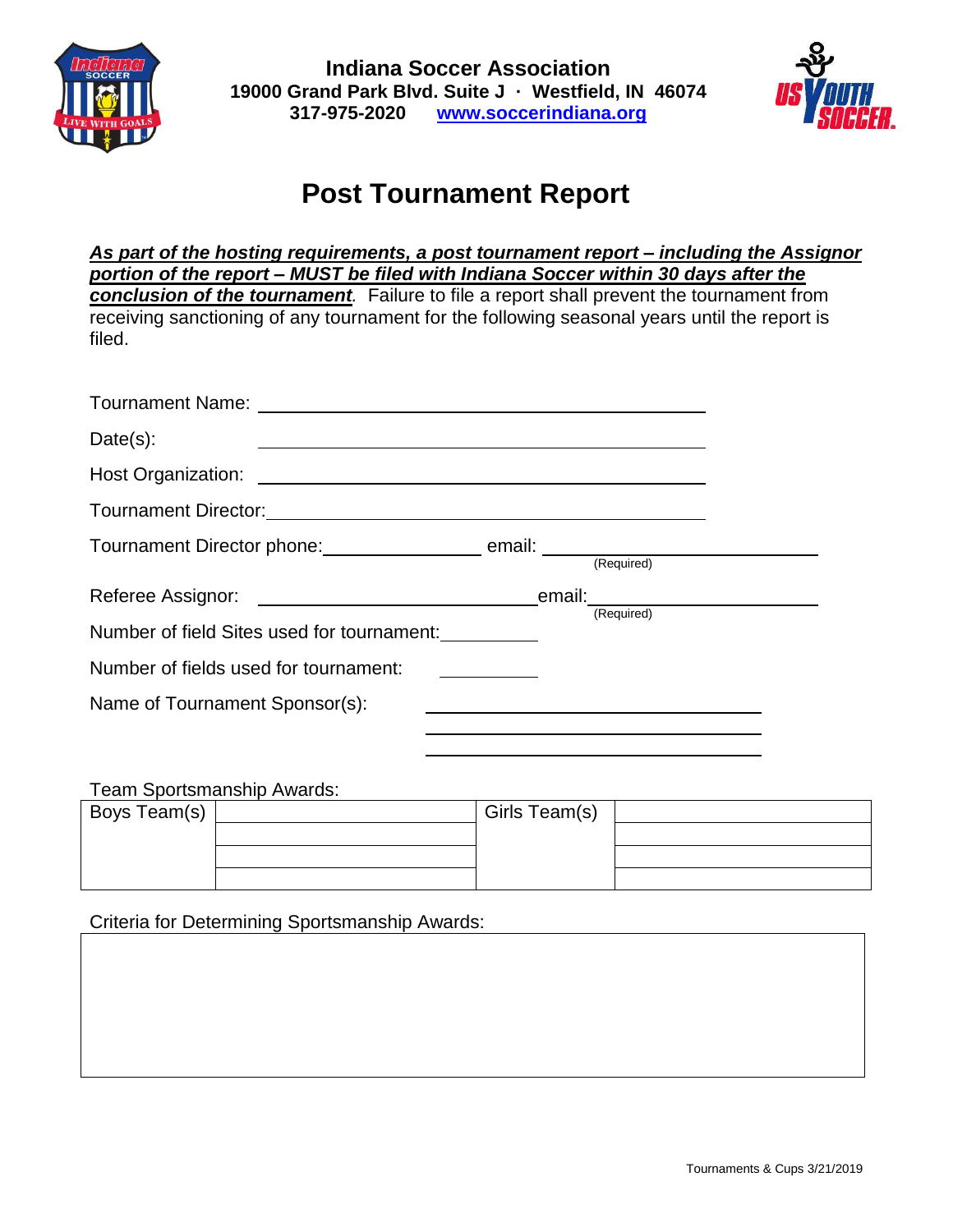Number of teams participating from each State Association or Foreign Country:

| <b>State</b> | # Teams | <b>State</b> | # Teams | <b>State</b> | # Teams |
|--------------|---------|--------------|---------|--------------|---------|
| IN           |         |              |         |              |         |
|              |         |              |         |              |         |
|              |         |              |         |              |         |
|              |         |              |         |              |         |
|              |         |              |         |              |         |
|              |         |              |         |              |         |

## Total number of participating teams: \_\_\_\_\_\_\_\_\_\_\_

The number of teams participating in each age division (boys and girls):

| <b>AGE</b>                          | <b>BOYS</b> | <b>GIRLS</b> | <b>AGE</b> | <b>BOYS</b> | <b>GIRLS</b> |
|-------------------------------------|-------------|--------------|------------|-------------|--------------|
| 8U                                  |             |              | <b>14U</b> |             |              |
| 9U                                  |             |              | <b>15U</b> |             |              |
| $\frac{10U}{11U}$ $\frac{12U}{12U}$ |             |              | <b>16U</b> |             |              |
|                                     |             |              | <b>17U</b> |             |              |
|                                     |             |              | <b>18U</b> |             |              |
| 13U                                 |             |              | <b>19U</b> |             |              |

If a champion is determined, list the name of the champion in each division.

| Division   |             |              |
|------------|-------------|--------------|
| <b>AGE</b> | <b>BOYS</b> | <b>GIRLS</b> |
| <b>11U</b> |             |              |
| <b>12U</b> |             |              |
| <b>13U</b> |             |              |
| <b>14U</b> |             |              |
| <b>15U</b> |             |              |
| <b>16U</b> |             |              |
| <b>17U</b> |             |              |
| <b>18U</b> |             |              |
| <b>19U</b> |             |              |

| <b>Division</b> |             |              |
|-----------------|-------------|--------------|
| <b>AGE</b>      | <b>BOYS</b> | <b>GIRLS</b> |
| <b>11U</b>      |             |              |
| <b>12U</b>      |             |              |
| <b>13U</b>      |             |              |
| <b>14U</b>      |             |              |
| <b>15U</b>      |             |              |
| <b>16U</b>      |             |              |
| <b>17U</b>      |             |              |
| <b>18U</b>      |             |              |
| <b>19U</b>      |             |              |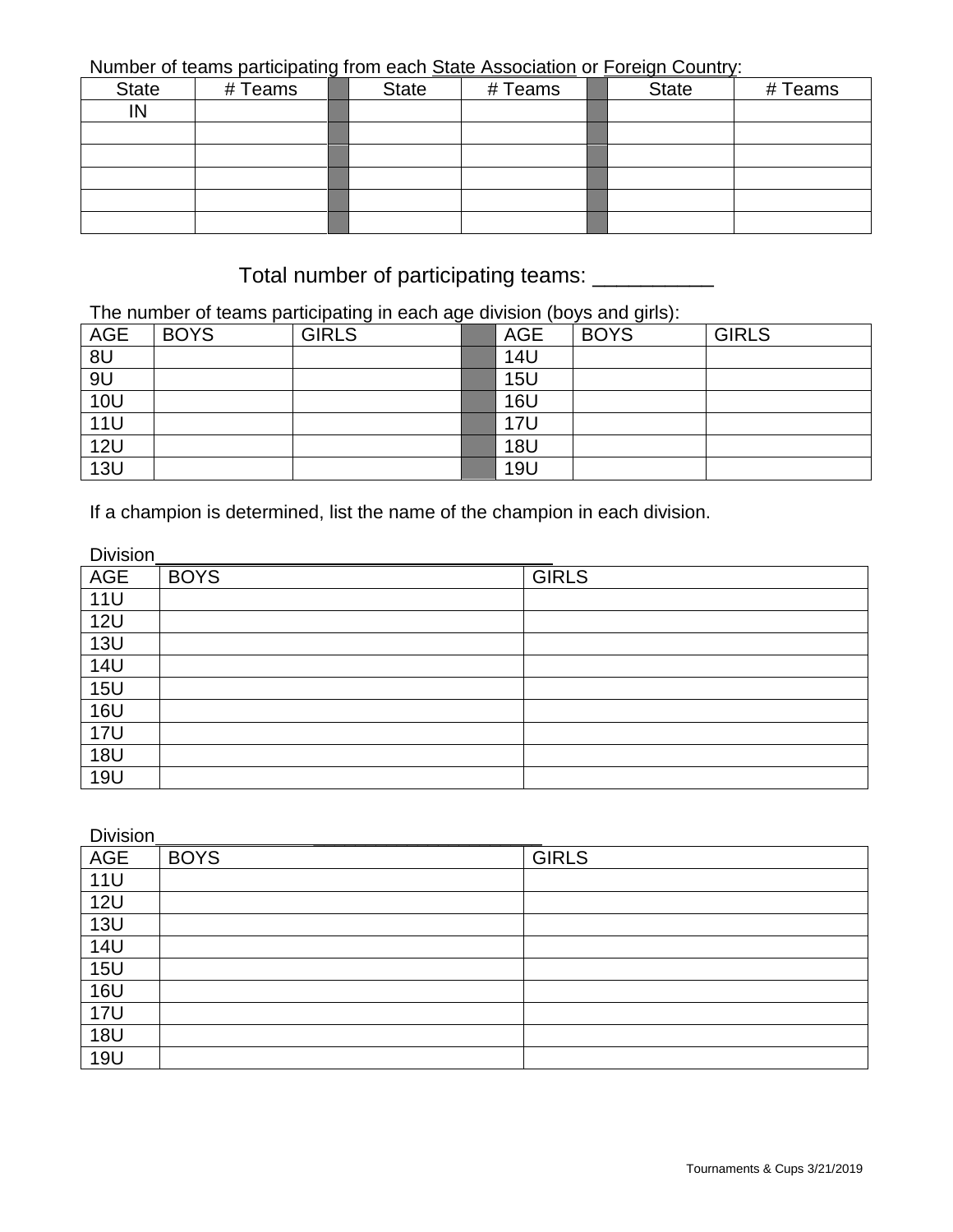## **POST TOURNAMENT REPORT ANALYSIS FROM THE TOURNAMENT DIRECTOR:**

**Challenge(s):**

**Plans/Recommendations for next year to mitigate challenge(s):**

**T***his entire report , including the Assignor's completed portion, must be sent t***o:**

> **Indiana Soccer Association 19000 Grand Park Blvd., Suite J Westfield, IN 46074**

**Or emailed to: [angel@soccerindiana.org](mailto:angel@soccerindiana.org)**